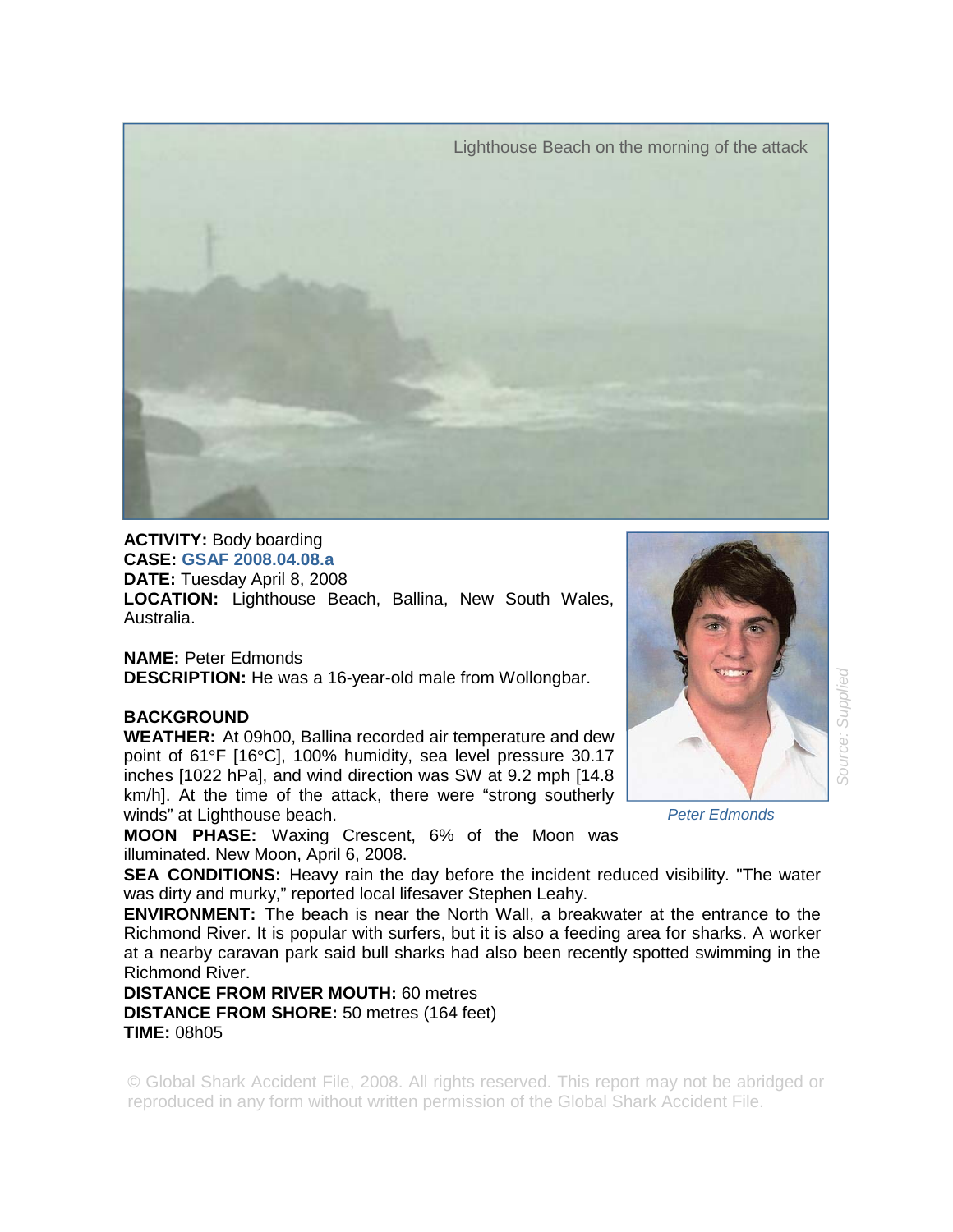**NARRATIVE:** The surf lifesaving duty officer for the far north coast, Gary Meredith, reported there were only two people in the water at the time of the attack. Peter Edmonds and Brock Matthew. The pair took their bodyboards to the southern end of Lighthouse Beach, next to a breakwater alongside the mouth of the Richmond River known as North Wall, a good spot for bodyboarders. Brock headed for shore a little after 08h00 when it started raining to move their belongings to shelter. As he returned to the surf, he heard Peter yell, and saw he was in trouble. He went back into the water to help, and saw a "large dark shadow" moving away from his friend and as he approached he saw the water was beginning to turn red. "As I headed towards him it looked like he was catching a wave and was heading back to shore," said Brock. "Then I saw him on his back with his head above the water so then he turned so he was face down. I thought he was only joking, so I went over to him and as I flipped him over I saw his leg."

Surf Life Saving NSW spokesman Stephen Leahy said Brock found Peter unconscious in the water. "He helped his mate back to shore, which was obviously quite a struggle due to the injuries of his friend." Leahy said the teenager sprinted to the nearby Coast Guard tower where Triple 0 was called. "He went back and dragged his mate further up the beach and attempted to provide whatever assistance he could to him," he said. NSW Ambulance Spokesman Patrick Cantwell said paramedics responded to North wall Beach about 08h15 with multiple crews and a helicopter, but the teenager was dead on their arrival. Peter Edmonds died of massive blood loss on the beach shortly after 08h15.





*Peter Edmonds (L) with Brock Curtis-Mathew, who tried to save him. Curtis-Mathew received a Royal Lifesaving Society bravery award for his efforts.* 

**INJURY:** Fatal. The boy sustained two large bites to his upper and lower leg. "He was unconscious and the lifeguards and ambulance officers had some severe haemorrhage to deal with," said Surf Lifesaving spokesman Craig Roberts. Roberts later said the two bites were to the leg and the body.

**FIRST AID:** Police from Richmond Local Area Command and NSW Ambulance responded to the scene but attempts to revive the teenager were unsuccessful. The boy's body was conveyed by ambulance to Ballina Hospital.

**SPECIES:** It is not known what species of shark was involved in this attack but John West,

© Global Shark Accident File, 2008. All rights reserved. This report may not be abridged or reproduced in any form without written permission of the Global Shark Accident File.